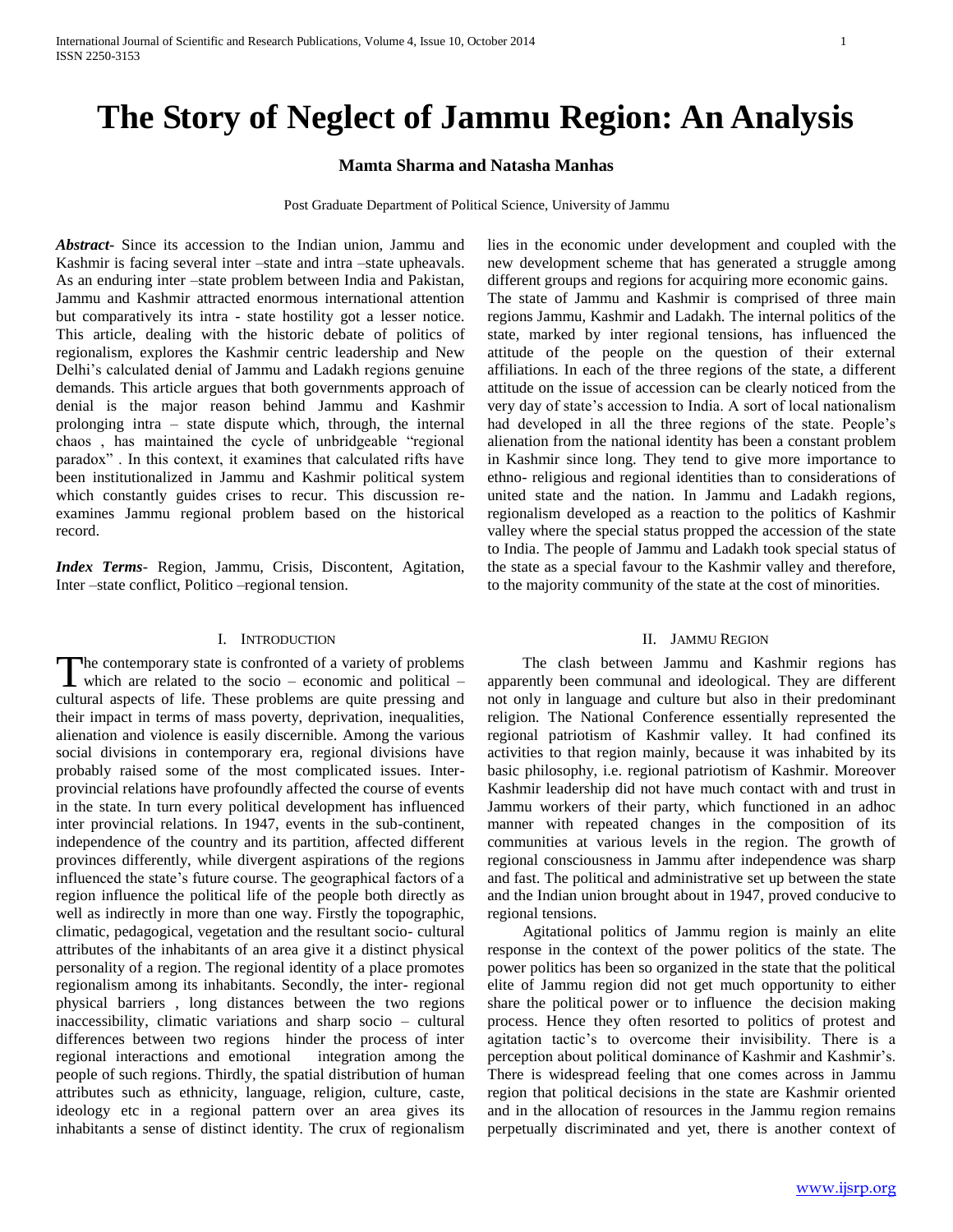perceptions about deprivations. As per this perception the real deprivation lies in the peripheral areas of Jammu region. The politics of discontent is not as much defined by the context of regional discrimination as much as by the sub regional neglect. The first kind of discontent is targeted against Kashmir as the center of political power. It is a regional level discontent that manifests the absence of parity within the state among three regions of the state. This kind of discontent is either expressed in terms of regional imbalances, in economic and development terms. The basic deprivation of Jammu region has neither been psychological nor material but it has been the political one. Jammu region could never get properly represented in the structure of power. The structure of power in the initial years of popular rule reflected excessive concentration of power in the hands of Kashmir's political elite gradually; it became a norm that Jammu would at best have nominal share in power.

 The tale of Kashmir's total domination over the state's politics and economy began when in 1951 Sheikh Abdullah's valley centric and valley based National Conference dispensation delinked Jammu and Kashmir from the census operations conducted that year throughout the country ignored the 1941 census report as well as the sea change undergone in the state's demographic landscape owing to the migration of over one lakh refugees from the Pakistan Occupied Kashmir and also the migration of thousands of Hindus and Sikhs from valley to Jammu region and delimited the constituencies for the legislative assembly in an irrational way. The Praja Parishad launched the first major agitation of Jammu in 1952. This agitation set the tone for protest politics of Jammu region. This agitation was a response to arbitrary nature of exercise of power by the political elite of Kashmir and gave vent to popular reactions against the anti Jammu attitude of power holders. The immediate factor, which led to the agitation, was the manipulation of Kashmir's political elite in electoral politics. The nomination papers of the candidates belonging to Praja Parishad for the first assembly elections were rejected on very trivial and flimsy grounds. This caused a lot of resentment against the power holders in Kashmir. Yet the actual protest was manifested against the Delhi Agreement of 1952 signed between the central government and state government led by Sheikh Abdullah. This agreement while accepting the special status of the state provided for the basis of its future relationship with the centre. The Praja Parishad launched the agitation under the slogan of "Ek Pradhan, Ek Vidhan and Ek Nishan" (one president, one constitution and one symbol). The main issue raised during the agitation was related to the status of Constituent Assembly of the state and the provisions of Article 370 of the Constitution of India. It was therefore, demanded that there should be complete extension of Constitution of India to the state and there should be no separate flag of the state. The 1952 agitation may be considered important for a number of reasons for analyzing Jammu's regional politics. It was the first open manifestation of the political discontent of the region. With this agitation, a new dimension was added to Jammu politics, which was otherwise insignificant in the totality of state politics and which was eclipsed by an over sensitivity to Kashmir, came to acquire some significance. This agitation not only brought the political leadership of the region to a negotiating point with the central authorities but it also led to political visibility of the region. Most significantly, the

discontent of Jammu region and divergent political aspirations within the state came to be acknowledged.

 The immediate fall out of the 1951 exercise was the emergence of dispensation under which no persons from Jammu and Ladakh could ever become Chief Minister of the state of Jammu and Kashmir. The prime reason is that since Kashmir has more seats in the legislative assembly, the office of the Chief Minister is its sole preserve. A dispassionate scrutiny of all the reports which various delimitation commission submitted from time to time reveals that they did pass on the centre of political gravity to the Kashmir hands or they were designed to accommodate what may be termed as selfish contentions of a group of Kashmiri leaders and put the initiative for every aspect of the state's politico- administrative and economic structure on Kashmir. A Chief Minister depending upon the Kashmiri vote bank alone for gaining and retaining power was bound to cultivate the Kashmiri electorate by all sorts of administrative measures and do more and more for the valley. A policy of regional discrimination thus emerged. That is how a power structure came into being which ultimately led to regional imbalances. The Jammu region is inadequately represented in the state Civil Secretariat with just four commissioners cum secretaries out of about 35 and 10 percent in the rest of services. The proportion of Kashmiris and Jammuites in the regional services of Kashmir and Jammu is approximate 99:1 and 30:70 respectively. The youth of Jammu and Ladakh virtually find no employment in the 12 corporations whose headquarters are in the valley with 100 percent of their employees from Kashmir. These corporations include Jammu and Kashmir Forest Corporation, Jammu and Kashmir Agro Industries Corporation, Jammu and Kashmir State Road Transport Corporation, Jammu and Kashmir Handloom Development Corporation, Jammu and Kashmir State Financial Corporation, Jammu and Kashmir Tourism Corporation, Jammu and Kashmir Minerals Development Corporation, and Jammu and Kashmir Industrial Development Corporation and Jammu and Kashmir Horticulture Produce and Marketing Corporation. All the major industrial units such as HMT watch factory, the telephone factory, the television factory and cement factory are in the valley. The valley is not at all suitable for the cement factory because every kind of raw material needed for it has to be imported from Jammu region.

 Under development in the Jammu region which has few rivals as for as scenic beauty is concerned and which is highly rich in charming values, fascinating waterfalls, springs and holly shrines is also evident in spheres relating to tourism, roads and electrification. Over 90 percent of the state's tourism budget is spent in the valley every year. Despite the fact that the number tourists who visit Jammu region every year is 10 times more than those going to the Kashmir valley. The same story of neglect is true of roads also. Inter regional disparities become all the more clear when one compares the percentage share of different regions in the length of roads. The same story of neglect is in rural electrification, irrigation facilities, power generation etc. Right from the day of state's accession to the Indian dominion, funds for development schemes have become the sole privileges of the valley alone, with Jammu and Ladakh getting crumbs.

 The simmering volcano in Jammu erupted again when four demonstrating students were killed in police firing on October 16-17, 1967 against the evil designs of shifting Agricultural and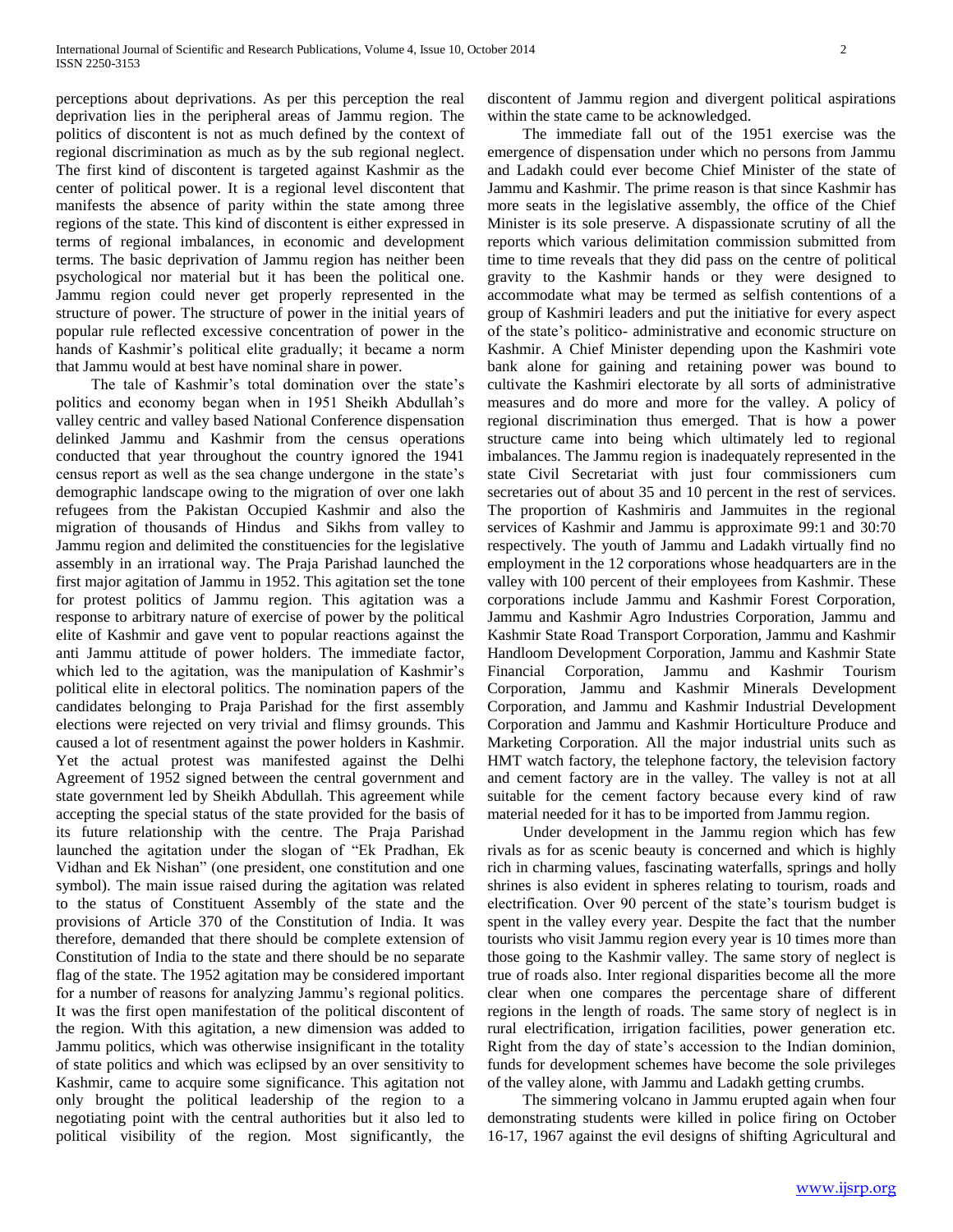Ayurvedic College to Srinagar. Initially these colleges were to be established at Jammu. Another major agitation was occurred in 1978. It started from peripheral area of Poonch and soon assumed regional dimensions. This agitation started from Poonch district as a protest against irregularities in the appointment of teachers in Poonch. A couple of months after agitation started, it assumed serious proportions and got the support of all the parties except Congress (I). Protesting against regional imbalances, these parties demanded appointment of a commission by retired judge of the Supreme Court to go into the question of regional imbalances. Joining of almost whole of Jammu region in this agitation was indicative of prevailing discontent in this region. While analyzing the Poonch agitation, Balraj Puri pointed out:

It was a spontaneous protest in the whole of Jammu region, which indicates a deeper problem. It was not merely a protest against loss of an innocent young life or against the alleged irregularity in the recruitment of primary teachers in the district. The intensity of popular reaction only indicates that the discontent was much deeper.

 In order to look into the grievances of Jammu region, the central government appointed a commission of inquiry, the Sikri Commission which after making a thorough study of the prevailing situation in the state agreed that "there existed discrimination and favouritism in the field of development, employment and education in the context of different regions, which was giving rise to irritations and tensions among the people of state". The 1978 agitation was a purely regional response to Jammu's discontent. It was first such agitation of Jammu region which did not remain confined to core areas of Jammu region but on the contrary spread itself throughout the whole region.

 The period of 1967 to 1990 witnessed the emergence of a number of outfits and all in the name of the people of Jammu region. These included Panthers Party, Jammu Mahasabha, Jammu People Front and Jammu Mukti Morcha. The state government set up with much fanfare four commissions to placate the people of Jammu as well as to look into the demand for the creation of more districts in the state. These were the Gajendragadkar Commission (1967), the Qadri Commission (1972), the Sikri Commission (1979), and Wazir Commission (1981). The commission constituted in 1967 and 1979 were to look into the complaints of the people of Jammu and recommend measures which could rectify the regional imbalances and harmonies in inter- regional relations.

 The commissions dealing with regional disparities and inter regional animosities, particularly the Gajendragadkhar Commission, candidly admitted injustice to the Jammu region and recommended several steps to ensure Jammu's and Ladakh's effective and real participation in the state's political and economic processes. The Gajendragadkhar Commission, recommended creation of a statutory development board at state level and statutory development regional boards, one each for Jammu, Kashmir and Ladakh. Some of the other recommendations of the Gajendragadkar Commission included division of the functions of each head of department on a regional basis, creation of regional recruitment boards, establishment of full fledged university for Jammu region, opening of a separate medical college at Jammu, introduction of

`a uniform prices of food grains throughout the state and uniformity in the quantum in the food grains rations issued.

 However, what were most significant were the observations of the Gajendragadkar Commission that "the main cause of irritation and tension was the feeling of political neglect and discrimination from which certain regions (Jammu and Ladakh) of the state suffer. Even if all the matters are equitably settled, we feel that there would still be a measure of discontent unless the political aspirations of different regions are satisfied". It's yet another significant comment was that "although the Jammu and Kashmir state has been a single political entity for over hundred years, it cannot be denied that geographically, ethnically, culturally and historically it is composed of three separate homogeneous regions namely Jammu, Kashmir and Ladakh.

 The governments bid to rationalize the century old durbar move again kicked up regional passions in Jammu region. The people of Jammu region protested against this order describing it as part of conspiracy to divide the state government between the two regions of Jammu and Kashmir. They maintained that the linking of two regions of the state was through the durbar move. They charged that the government's decision was blatant discrimination against the people of Jammu region and reflective of perpetuating Kashmi'sr domination over the people of Jammu. The Bar Association of Jammu also condemned the government's decision and called off its 37 days long agitation. Meanwhile Jammu Mukti Morcha launched an agitation on March 2, 1990 to achieve the objective of forming a separate Jammu state. The leaders of Mukti Morcha believe that with the backing of the central government, the Kashmiri rulers have always manipulated their permanent dominating positions in all walks of life and thus denied Jammu its due share in political power and economic development. They have come to the conclusion that no halfway measures like Regional Development Boards, Regional Autonmy, the Jammu sub-state within the framework of the state of Jammu and Kashmir, can provide a durable solution. They, therefore, believe that the only remedy of all ills of inter-regional relations of the state is its trifurcation. In February, 1998 the peoples of Jammu region again felt alarmed over the percentage of students from Jammu region selected in the MBBS/BDS list of Jammu and Kashmir State which was comparatively very low as compared to the preceding years. This selection list however was not solely responsible for the agitation, there was always hue and cry over selection of candidates in MBBS/BDS and other professional courses. The resentment among the people engulfed the entire Jammu region.

Notwithstanding the number of agitations of whatsoever nature, Jammu protests politics reveals the generally available apathy as well. The apathy becomes significant when one notes the intensity of discontent that prevails in this region. Discontent at the sub-regional level is the manifestations of the deprivation and marginalization faced by these areas. Discontent at the subregional level is a very complex phenomenon. It is defined by both by peripheral situation of the sub-regions within the Jammu region as well as by its peculiar ethno cultural basis.

### III. CONCLUSION: THE ROAD AHEAD

 To embark on the path of regional peace and harmony the state government and New Delhi must first understand the